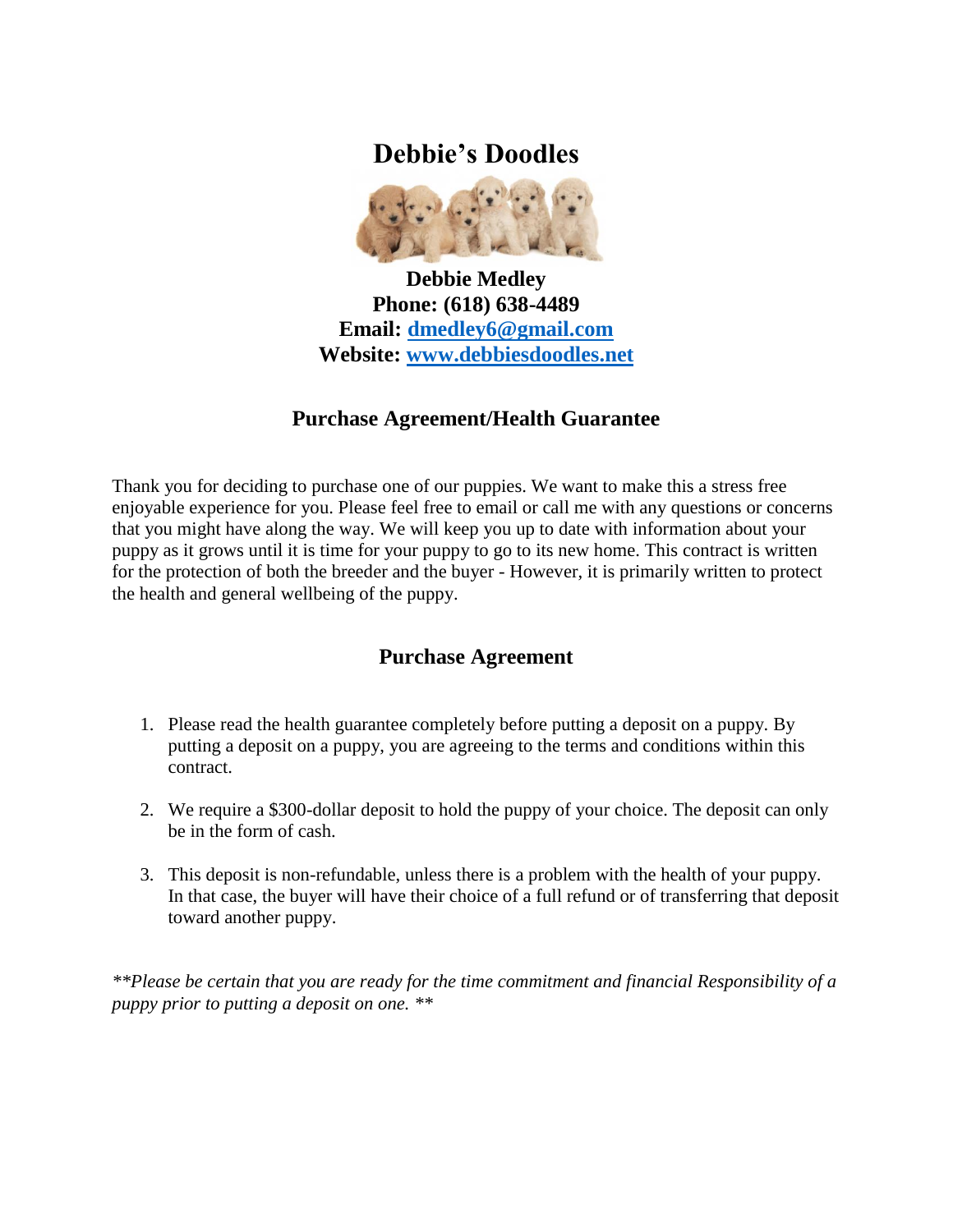## **Health Guarantee**

- 1. It will be up to us, the breeders, to decide when the puppy will be ready to go to its new home. Usually at the age of 6-8 weeks, depending on the breed, weight of the puppy and how easily it is weaned from the mother. We will not, under any circumstances, let the puppy leave before it is ready. There is an additional \$10 a day charge for puppies kept longer than 8 weeks of age.
- 2. The puppy is guaranteed to be in good health at the time of sale.
- 3. The puppy will be up to date on shots and worming at the time of pickup of the puppy. It is very important that you continue the vaccinations and worming. Please do not expose your puppy to other dogs that are not vaccinated until he/she has completed the entire vaccination schedule - around 16-20 weeks old.
- 4. The puppy will have been vet checked, dew claws removed, and (tails docked Yorkies and Poodles only) and deemed in good health at the time of sale.
- 5. The buyer, at their own expense, unless using the Free Health Exam Certificate provided by the breeder, should have the puppy examined by a Licensed Vet within 72 hours of receiving the puppy.
- 6. Documentation must be sent to the breeder within ten days for the Health Guarantee to be honored.
- 7. If within 72 hours, a Licensed Vet finds the puppy to be unhealthy or unfit for sale, the puppy may be returned for a full refund - provided the puppy has not been injured or neglected. The veterinarian must provide a written statement deeming the puppy "unhealthy for purchase.
- 8. This guarantee does not cover any health issues caused by neglect or injury from the buyer.
- 9. This guarantee does not include minor illnesses and health issues such as colds, allergies, Internal or external parasites or umbilical hernias. However, the breeder will disclose any known illnesses or health issues prior to the sale.
- 10. The breeder cannot assume responsibility for this puppy after 72 hours of the sale. It is the responsibility of the buyer to care for the puppy properly and keep it free from harm. Please remember that your puppy must be treated with great care and protected from danger.
- 11. The breeder assumes no responsibility for any medical expenses incurred after the sale.